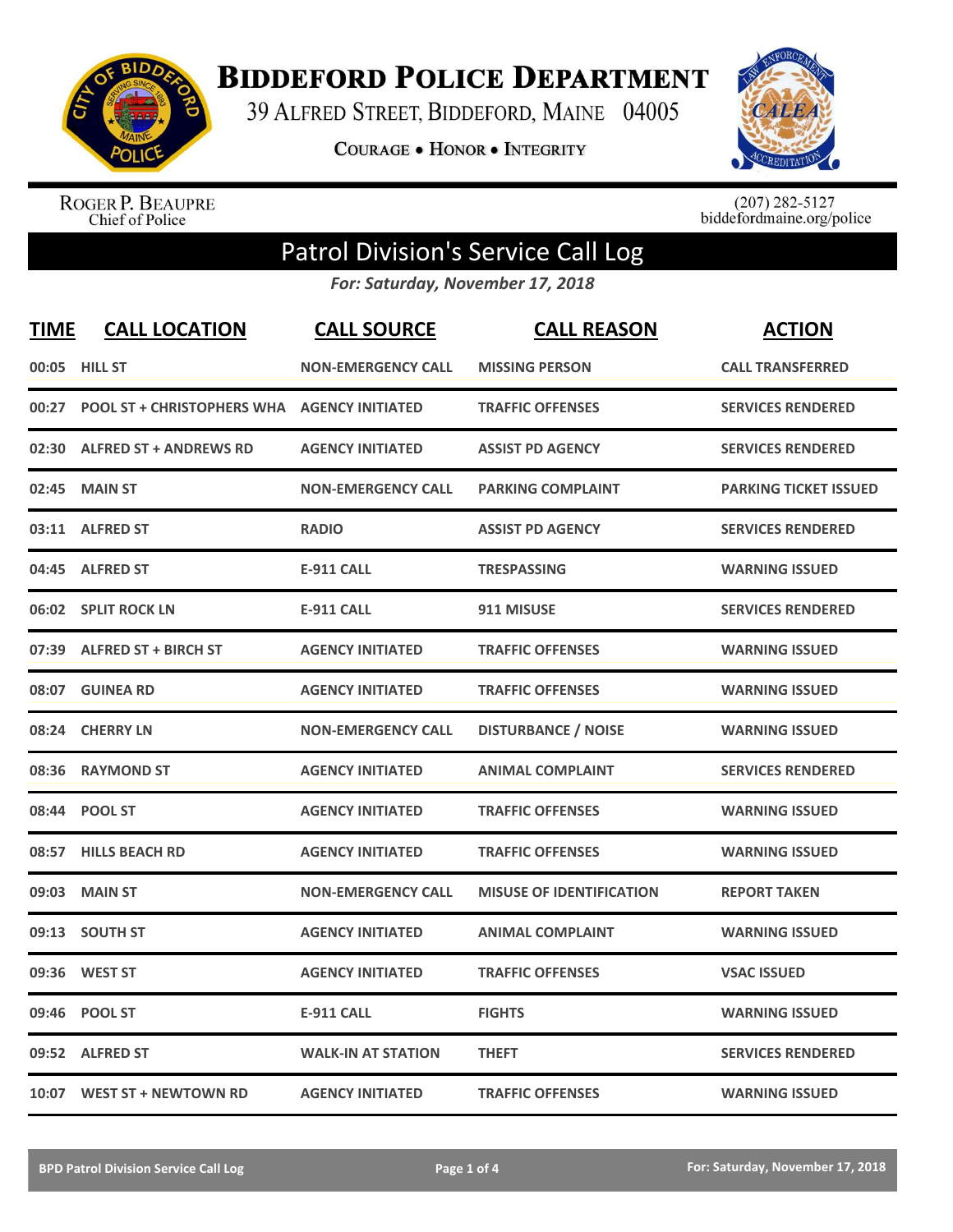| <b>TIME</b> | <b>CALL LOCATION</b>                                                                                                                                | <b>CALL SOURCE</b>        | <b>CALL REASON</b>                                                                            | <b>ACTION</b>             |  |
|-------------|-----------------------------------------------------------------------------------------------------------------------------------------------------|---------------------------|-----------------------------------------------------------------------------------------------|---------------------------|--|
|             | 10:20 POOL ST                                                                                                                                       | <b>AGENCY INITIATED</b>   | <b>TRAFFIC OFFENSES</b>                                                                       | <b>WARNING ISSUED</b>     |  |
|             | 10:33 ELM ST                                                                                                                                        | <b>NON-EMERGENCY CALL</b> | <b>VIOL PROTECTION FROM HARASS</b>                                                            | <b>REPORT TAKEN</b>       |  |
|             | 10:50 SULLIVAN ST                                                                                                                                   | <b>NON-EMERGENCY CALL</b> | <b>CHECK WELFARE</b>                                                                          | <b>SERVICES RENDERED</b>  |  |
| 11:04       | <b>WEST ST</b>                                                                                                                                      | <b>AGENCY INITIATED</b>   | <b>TRAFFIC OFFENSES</b>                                                                       | <b>WARNING ISSUED</b>     |  |
|             | 11:12 WEST ST                                                                                                                                       | <b>AGENCY INITIATED</b>   | <b>TRAFFIC OFFENSES</b>                                                                       | <b>VSAC ISSUED</b>        |  |
|             | 11:23 SOUTH ST                                                                                                                                      | <b>AGENCY INITIATED</b>   | <b>WARRANT ARREST</b><br>OFFENDER: CHRISTY DIANE WANAGER  AGE: 37  RESIDENT OF: BIDDEFORD, ME | <b>SERVICES RENDERED</b>  |  |
|             | <b>CHARGE: VIOLATING CONDITION OF RELEASE</b><br><b>CHARGE: HABITUAL MOTOR VEHICLE OFFENDER</b><br><b>CHARGE: PROBATION HOLD</b>                    |                           |                                                                                               |                           |  |
|             | 11:36 ALFRED ST                                                                                                                                     | <b>AGENCY INITIATED</b>   | <b>ALL OTHER</b>                                                                              | <b>SERVICES RENDERED</b>  |  |
|             | 11:49 WEST ST                                                                                                                                       | <b>AGENCY INITIATED</b>   | <b>TRAFFIC OFFENSES</b>                                                                       | <b>WARNING ISSUED</b>     |  |
|             | 11:52 WEST CUTTS ST                                                                                                                                 | <b>E-911 CALL</b>         | <b>ASSAULT</b>                                                                                | <b>REPORT TAKEN</b>       |  |
|             | 11:58 WEST ST                                                                                                                                       | <b>AGENCY INITIATED</b>   | <b>TRAFFIC OFFENSES</b>                                                                       | <b>WARNING ISSUED</b>     |  |
| 12:02       | <b>BOULDER WAY</b>                                                                                                                                  | <b>NON-EMERGENCY CALL</b> | <b>ALL OTHER</b>                                                                              | <b>NEGATIVE CONTACT</b>   |  |
| 12:03       | <b>MAIN ST</b>                                                                                                                                      | <b>NON-EMERGENCY CALL</b> | <b>ANIMAL COMPLAINT</b>                                                                       | <b>NO ACTION REQUIRED</b> |  |
|             | 12:17 BACON ST                                                                                                                                      | <b>NON-EMERGENCY CALL</b> | <b>CHECK WELFARE</b>                                                                          | <b>SERVICES RENDERED</b>  |  |
|             | 12:40 OAK ST                                                                                                                                        | <b>NON-EMERGENCY CALL</b> | <b>ANIMAL COMPLAINT</b>                                                                       | <b>SERVICES RENDERED</b>  |  |
|             | 12:45 GRAHAM ST                                                                                                                                     | <b>E-911 CALL</b>         | ATTEMPTED/THREATENED SUICIDE REPORT TAKEN                                                     |                           |  |
|             | 13:00 SUMMER ST                                                                                                                                     | <b>E-911 CALL</b>         | <b>DOMESTIC COMPLAINTS</b>                                                                    | <b>ARREST(S) MADE</b>     |  |
|             | OFFENDER: SCOTT FRISCO  AGE: 26  RESIDENT OF: BIDDEFORD, ME<br><b>CHARGE: AGGRAVATED ASSAULT</b><br>CHARGE: DOMESTIC VIOLENCE, CRIMINAL THREATENING |                           |                                                                                               |                           |  |
|             | 13:41 MAIN ST                                                                                                                                       | <b>NON-EMERGENCY CALL</b> | <b>SUSPICION</b>                                                                              | <b>SERVICES RENDERED</b>  |  |
|             | 14:03 LAMOTHE AVE                                                                                                                                   | <b>WALK-IN AT STATION</b> | <b>SCAM</b>                                                                                   | <b>REPORT TAKEN</b>       |  |
|             | 14:35 OAK PL                                                                                                                                        | <b>NON-EMERGENCY CALL</b> | <b>CODES ENFORCEMENT</b>                                                                      | <b>SERVICES RENDERED</b>  |  |
|             | 15:03 ELM ST                                                                                                                                        | <b>E-911 CALL</b>         | 911 MISUSE                                                                                    | <b>SERVICES RENDERED</b>  |  |
|             | 15:35 MAIN ST                                                                                                                                       | <b>NON-EMERGENCY CALL</b> | <b>SUSPICION</b>                                                                              | <b>SERVICES RENDERED</b>  |  |
|             | 15:39 ALFRED ST                                                                                                                                     | <b>AGENCY INITIATED</b>   | <b>TRAFFIC OFFENSES</b>                                                                       | <b>WARNING ISSUED</b>     |  |
|             |                                                                                                                                                     |                           |                                                                                               |                           |  |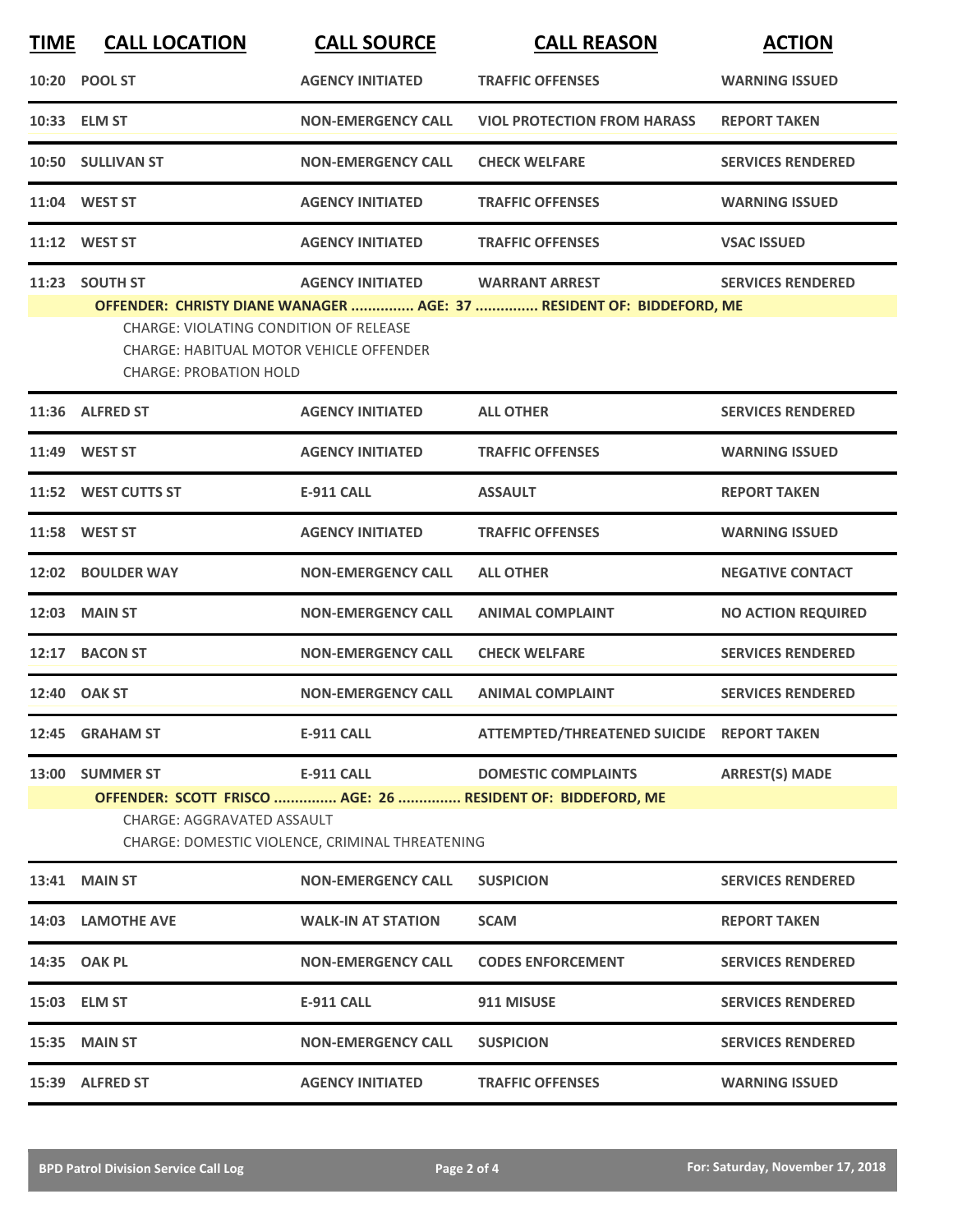| <b>TIME</b> | <b>CALL LOCATION</b>                                                                                   | <b>CALL SOURCE</b>                | <b>CALL REASON</b>                                                     | <b>ACTION</b>             |  |  |
|-------------|--------------------------------------------------------------------------------------------------------|-----------------------------------|------------------------------------------------------------------------|---------------------------|--|--|
|             | 16:01 ALFRED ST                                                                                        | <b>NON-EMERGENCY CALL</b>         | <b>NOISE COMPLAINT</b>                                                 | <b>SERVICES RENDERED</b>  |  |  |
|             | 16:07 PARKVIEW CT                                                                                      | <b>WALK-IN AT STATION</b>         | <b>MOTOR VEHICLE THEFT</b>                                             | <b>NO ACTION REQUIRED</b> |  |  |
|             | <b>16:09 LAMOTHE AVE</b>                                                                               | <b>E-911 CALL</b>                 | 911 MISUSE                                                             | <b>WARNING ISSUED</b>     |  |  |
|             | 16:10 ALFRED ST                                                                                        | <b>AGENCY INITIATED</b>           | <b>COURT ORDERED CHECK IN</b>                                          | <b>SERVICES RENDERED</b>  |  |  |
|             | 16:20 SULLIVAN ST                                                                                      | <b>NON-EMERGENCY CALL</b>         | <b>CHECK WELFARE</b>                                                   | <b>SERVICES RENDERED</b>  |  |  |
|             | 17:05 POOL ST + DECARY RD                                                                              | <b>AGENCY INITIATED</b>           | <b>DISABLED VEHICLE</b>                                                | <b>SERVICES RENDERED</b>  |  |  |
|             | 17:33 ALFRED ST + MEDICAL CENTER D AGENCY INITIATED                                                    |                                   | <b>TRAFFIC OFFENSES</b>                                                | <b>WARNING ISSUED</b>     |  |  |
| 17:45       | <b>WACO DR + ELM ST</b>                                                                                | <b>AGENCY INITIATED</b>           | <b>TRAFFIC OFFENSES</b>                                                | <b>WARNING ISSUED</b>     |  |  |
| 18:16       | <b>ELM ST + DIGITAL DR</b>                                                                             | <b>AGENCY INITIATED</b>           | <b>TRAFFIC OFFENSES</b>                                                | <b>WARNING ISSUED</b>     |  |  |
|             | 18:57 MAY ST + SOUTH ST                                                                                | <b>AGENCY INITIATED</b>           | <b>TRAFFIC OFFENSES</b>                                                | <b>WARNING ISSUED</b>     |  |  |
|             | 19:05 SOUTH ST                                                                                         | <b>NON-EMERGENCY CALL</b>         | <b>CRIM THREAT / TERRORIZING</b>                                       | <b>SERVICES RENDERED</b>  |  |  |
| 19:08       | <b>GEORGE ST</b>                                                                                       | <b>NON-EMERGENCY CALL</b>         | ATTEMPTED/THREATENED SUICIDE REPORT TAKEN                              |                           |  |  |
| 19:10       | <b>ELM ST + DARTMOUTH ST</b>                                                                           | <b>AGENCY INITIATED</b>           | <b>TRAFFIC OFFENSES</b>                                                | <b>WARNING ISSUED</b>     |  |  |
| 19:33       | <b>MAIN ST</b>                                                                                         | <b>AGENCY INITIATED</b>           | <b>TRAFFIC OFFENSES</b>                                                | <b>WARNING ISSUED</b>     |  |  |
| 19:41       | <b>FRANKLIN ST</b>                                                                                     | <b>NON-EMERGENCY CALL</b>         | <b>WARRANT ARREST</b>                                                  | <b>ARREST(S) MADE</b>     |  |  |
|             | OFFENDER: JONATHAN BENIDICT DOWD  AGE: 27  RESIDENT OF: WATERBORO, ME<br><b>CHARGE: WARRANT ARREST</b> |                                   |                                                                        |                           |  |  |
|             |                                                                                                        | <b>NON-EMERGENCY CALL</b>         | <b>DOMESTIC COMPLAINTS</b>                                             | <b>SERVICES RENDERED</b>  |  |  |
|             | 21:15 NOREASTER WAY                                                                                    | E-911 CALL                        | 911 MISUSE                                                             | <b>SERVICES RENDERED</b>  |  |  |
|             | 21:32 ALFRED ST + EDWARDS AVE AGENCY INITIATED                                                         |                                   | <b>TRAFFIC OFFENSES</b>                                                | <b>WARNING ISSUED</b>     |  |  |
|             | 21:38 ALFRED ST + BARRA RD                                                                             | AGENCY INITIATED TRAFFIC OFFENSES |                                                                        | <b>CITATION ISSUED</b>    |  |  |
|             | <b>CHARGE: FAILURE TO REGISTER VEHICLE</b>                                                             |                                   | OFFENDER: JESSE CHARLES PHILBRICK  AGE: 35  RESIDENT OF: BIDDEFORD, ME |                           |  |  |
|             | 21:41 ALFRED ST                                                                                        | <b>WALK-IN AT STATION</b>         | <b>HARASSMENT</b>                                                      | <b>SERVICES RENDERED</b>  |  |  |
|             | 22:02 ELM ST + LINDALE AVE                                                                             | <b>AGENCY INITIATED</b>           | <b>TRAFFIC OFFENSES</b>                                                | <b>WARNING ISSUED</b>     |  |  |
|             | 22:23 HILL ST + WINTER GARDEN                                                                          | <b>AGENCY INITIATED</b>           | <b>TRAFFIC OFFENSES</b>                                                | <b>WARNING ISSUED</b>     |  |  |
|             | <b>22:58 MAIN ST</b>                                                                                   | <b>AGENCY INITIATED</b>           | <b>DISTURBANCE / NOISE</b>                                             | <b>SERVICES RENDERED</b>  |  |  |
|             | 23:21 ALFRED ST                                                                                        | <b>AGENCY INITIATED</b>           | <b>TRAFFIC OFFENSES</b>                                                | <b>WARNING ISSUED</b>     |  |  |